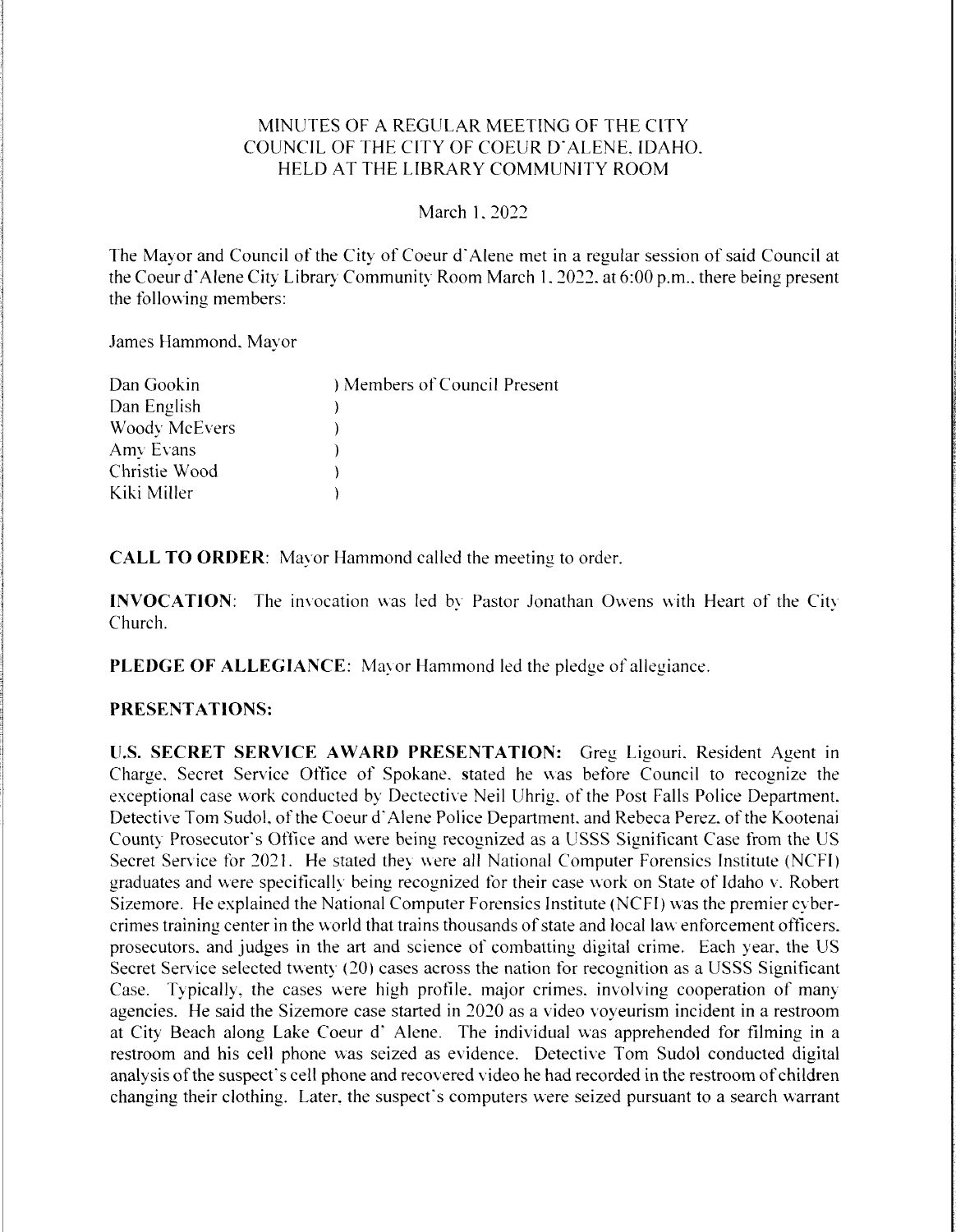and submitted to Detective Neil Uhrig for examination. The suspect's computers were found to contain over 13,000 images and videos of child sexual abuse material, the largest quantity ever recovered in the history of Kootenai County. The case was then submitted to Kootenai County Deputy Prosecutor Becky Perez for prosecution and they successfully secured a 65-year prison sentence for the perpetrator. Mr. Ligouri stated because of the teamwork of the three NCFI graduates, the most prolific possessor of child pornography in Kootenai County history was captured, prosecuted, and sent to prison. The US Secret Service recognized the work of Detectives Uhrig and Sudol, and Prosecutor Perez with the 2021 USSS Significant Case Award. Mayor Hammond thanked the team for their work and said the community celebrated their success.

PROCLAMATION OF MARCH 2022AS RED CROSS MONTH: The Mayor proclaimed March 2022, as Red Cross Month. The proclamation was accepted by volunteers Laura Warriner and Jeanette Laster, on behalf of the Greater Inland Northwest Chapter of the American Red Cross. Ms. Warriner said she was a therapist and worked disasters as a mental health volunteer and she also served as a duty officer. Their territory consisted of North Idaho and Eastern Washington. She mentioned they were planning a "Sound the Alarm Event" in May which would highlight fire hazards in homes. Ms. Laster said she and Ms. Warriner had over 60 years of experience serving with the Red Cross, and her role was as an instructor. They thanked the Mayor and Council for the proclamation.

# PUBLIC COMMENTS:

William Le, Coeur d'Alene. provided a handout of samples of artwork he found on Abby Light's website and Instagram and requested Council review the artwork before making an appointment to the Arts Commission.

Neil Schreibeiz. Post Falls, stated the new Sign Code would eventually remove all billboards from the City. He said businesses used them to advertise their business, and property owners used them as a source of income. He said digital signs were a useful tool which allowed a business to display more products, and could be used to display an Amber Alert, or advertise local events. He hoped they could work together to find solutions to keep billboards and digital signs as options.

Randy Neal. Coeur d'Alene, stated he was concerned with the Aryan Nations presence taking place in Hayden on March 12. He would like to see other City events that day to draw attention away from the other gathering. He stated that type of group was not welcome in North Idaho.

# ANNOUNCEMENTS:

Councilmember Wood said she was serving as President of the Kootenai County Task Force on Human Relations, which was a separate role from City Council. The Task Force had been in place for over 40 years and had taken measured responses to any type of activity which may be harmful to the community. She said the City had been a strong supporter of the Task Force, and clear on their position of how they felt about discrimination and any activity by hate groups. She stated the Task Force had not yet acted on the proposed Aryan Freedom Network Nation gathering but were monitoring the situation and would take action as needed.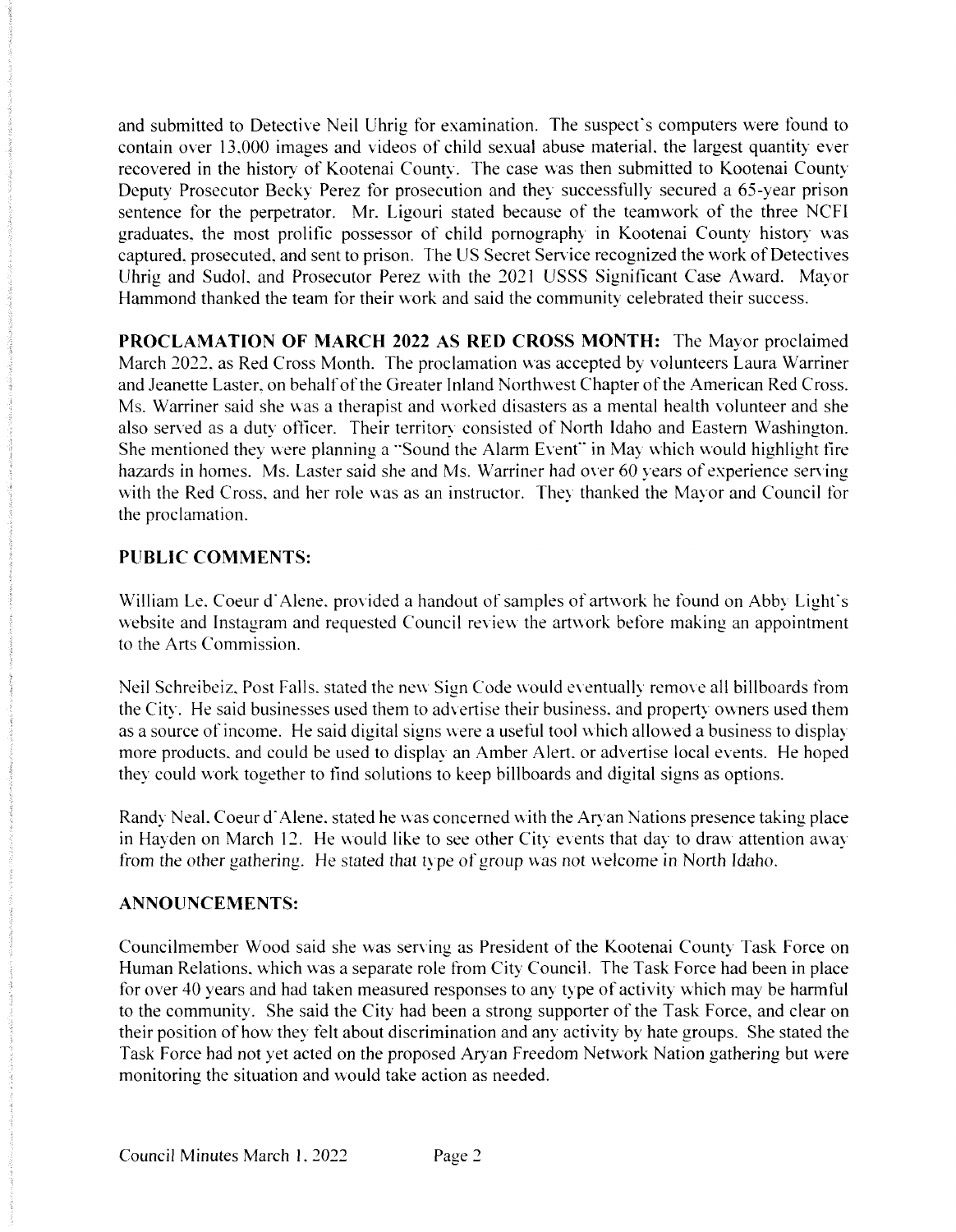Councilmember Miller noted the Regional Housing and Growth Issues Partnership had been posting and updating their work on their website located at www.RHGIP.com. They would be scheduling a presentation with City Council soon.

Mayor Hammond stated the entire Council supported the Planning and Zoning Commission. He said Council, along with the various boards, committees, commissions, and the community would need to work together for the betterment of the City.

#### **CONSENT CALENDAR:**

- 1. Approval of Council Minutes for the February 15, 2022, meeting.
- 2. Setting of the General Services/Public Works Committee meeting for March 7, 2022.
- 3. Approval of Bills as Submitted.
- 4. Approval of Final Plat for SS-22-01c, Cottage Grove Condominiums Phase II
- 5. Approval of Final Plat for SS-21-01, Heritage Square
- 6. Resolution No. 22-013: A RESOLUTION OF THE CITY OF COEUR D'ALENE. KOOTENAI COUNTY, IDAHO, APPROVING: A MAINTENANCE AGREEMENT WITH ASG HOLDINGS. LLC. FOR LANDSCAPE AND IRRIGATION **IMPROVEMENTS TO RIGHT-OF-WAY: ABANDONMENT OF UNUSED** DRAINAGE/UTILITY EASEMENT IN THE SILVER PARK ADDITION: AND ACCEPTANCE OF DONATED ART WORK. "THE MINER." INTO THE CITY'S PUBLIC ART COLLECTION.

**MOTION:** Motion by McEvers, seconded by Evans, to approve the Consent Calendar as presented, including Resolution No. 22-013.

DISCUSSION: Councilmember Gookin stated the Arts Commission had recommended a donation of the "The Miner" by artist Terry Lee, and thanked the Commission for bringing it forward and said it was his favorite type of art and he was looking forward to the installation.

**ROLL CALL:** Miller Ave: McEvers Ave: Gookin Aye: English Aye: Wood Ave: Evans Ave. **Motion carried.** 

## **COUNCIL BILL NO. 22-1002**

AN ORDINANCE AMENDING THE MUNICIPAL CODE OF THE CITY OF COEUR D'ALENE, KOOTENAI COUNTY, IDAHO, BY REPEALING MUNICIPAL CODE **CHAPTER 2.46, ENTITLED "SIGN BOARD," REPEALING CHAPTER 15.24, "SIGN** CODE," AND ADOPTING A NEW CHAPTER 15.50 ENTITLED "SIGN CODE": REPEALING ALL OTHER ORDINANCES AND PARTS OF ORDINANCES IN CONFLICT HEREWITH; PROVIDING A SEVERABILITY CLAUSE; PROVIDING FOR THE PUBLICATION OF A SUMMARY OF THIS ORDINANCE; AND PROVIDING AN EFFECTIVE DATE HEREOF.

**Staff Report:** Municipal Services Director Renata McLeod stated she was bringing forward the City's Sign Code update which had been presented at the February 7, 2022, subcommittee meeting included the definition of a vision triangle, clarification of responsible party to include campaign, and that a temporary sign can be removed without a thirty-day notice. She stated due to the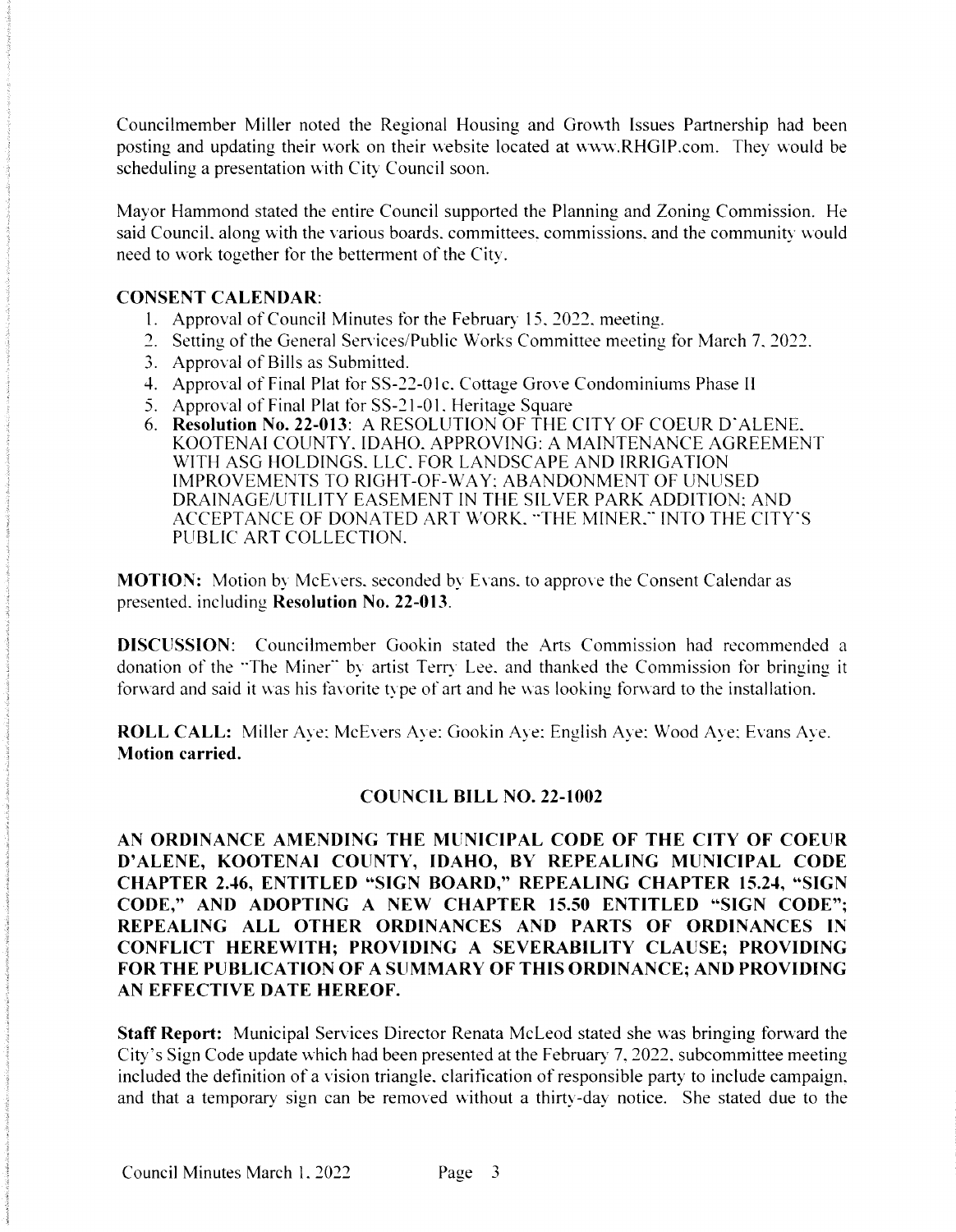complexity of the City's current Sign Code and the trend in court decisions to invalidate traditional sign regulations in whole or in part, the Legal Department felt that a re-write of the Code, instead of merely a revision, would be the most efficient means of addressing the issues. She said the Sign Code update review group included Municipal Services staff. Planning Director Hilary Anderson. City Engineer Chris Bosley. Code Enforcement Officer Shawn Youngman, and Chief Civil Deputy City Attorney Randy Adams. She said they had met several times to discuss the need for revisions and to review several sign codes from cities throughout the state of Idaho, including Meridian. Idaho Falls. Pocatello. Boise. Hayden, and Post Falls. Additionally, the working group reviewed codes from Kootenai County, Missoula. Montana. and Spokane. Washington. She said the Region 1 and Region 2 Association of Planners had held meetings to discuss the best practices for sign regulations. which were taken into consideration by the working group. She said the reason they were bringing changes forward were due to the constitutionality of the current Sign Code as it could no longer be regulated by content. Also, they wished to simplify the code to provide clarity to staff and end-users.

Mr. Adams stated in 2015, the U.S. Supreme Court opinion had ruled what was. and was not, permitted in regard to the Sign Code. He stated if you had to read a sign to know which regulation pertained to it. it was considered content based, and generally not allowed unless there was a compelling state interest and the regulation was narrowly drawn. He stated they had thoroughly reviewed the Sign Code and brought forth an updated code that they felt could withstand legal challenge.

Ms. McLeod said in recent years. City staff had experienced many difficulties in the interpretation and enforcement of the current Sign Code, particularly in matters involving banners and feather signs. A-frame signs, signage for strip malls, electronic messaging signs, and political and other temporary signs. She said the Sign Board, which was created to perform functions regarding signs. had not met for several vears as no issues had arisen within their purview, and its continuance was not felt to be efficient or necessary. She said they had condensed the code by defining fewer terms. reducing exemptions down to nine (9), clarifying the application and enforcement process. She stated sign companies that had pulled permits in the past three  $(3)$  years were provided a draft of the proposed changes on September 28, 2020, and again on October 5, 2020. She said the proposed code was posted to the City's webpage and a link provided within the Municipal Milestone Newsletter. Three (3) comments were received, one (1) from a marketing company and one (1) from Lamar Sign company requesting more placements of billboards and legal input regarding off-premise advertising. One (1) comment was received from the Downtown Association requesting A-frame signs be allowed for a period of 90 days or more. She stated the billboard section had not been changed for the code's original language.

Ms. Anderson stated aesthetics were important in the regulation of signs for communities in regard to placement, size, and type. She said when the Sign Code was initially adopted in 2007. it spoke of improving the neat, clean, and orderly appearance of the City, and should promote the healthy business climate of Coeur d'Alene. She stated the proposed Sign Code was sound from a planning perspective.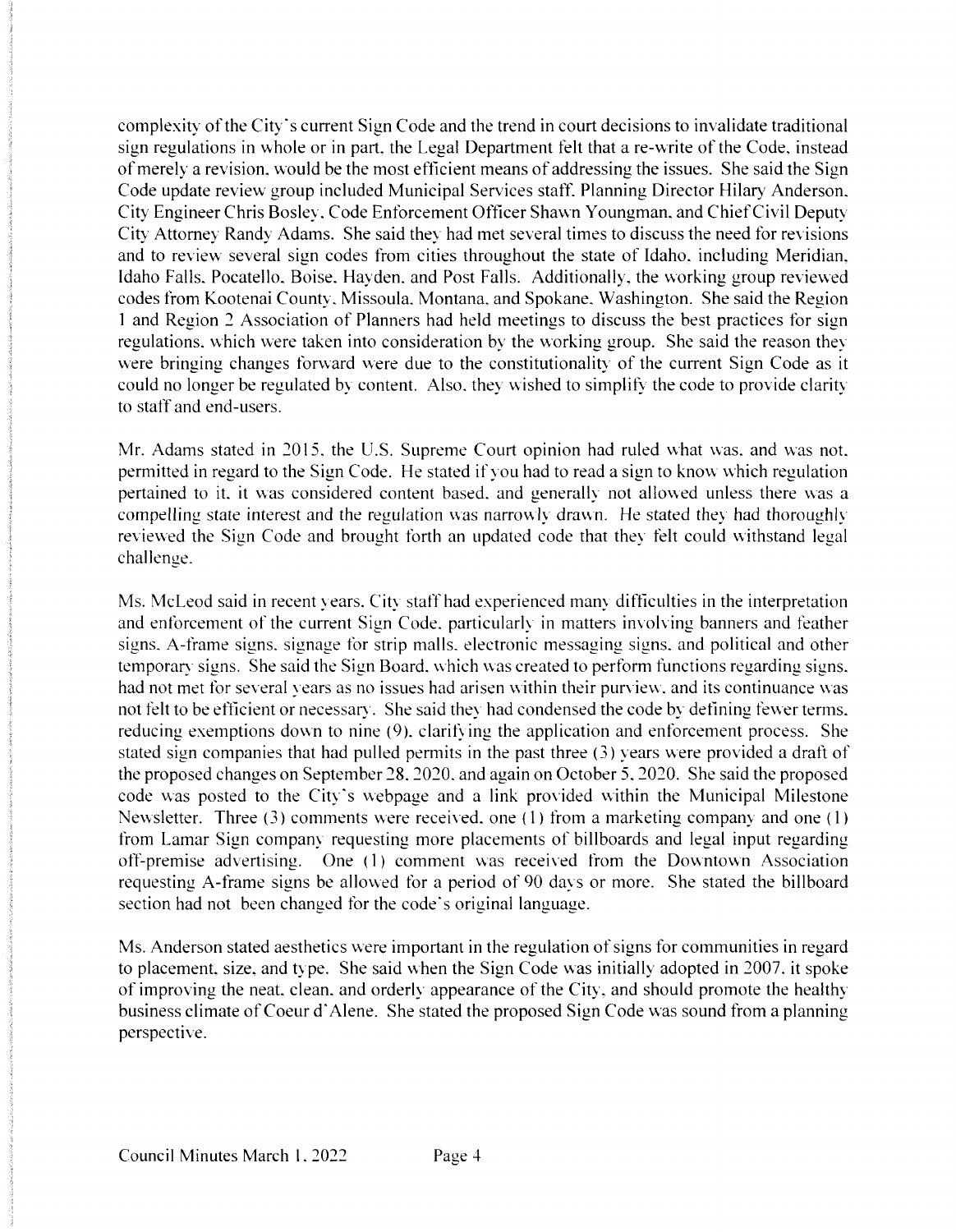Deputy City Clerk Kelley Setters stated she processed sign permits for the City and explained the process and formula used to approve sign allowances. She said allowances were determined by the zone and amount of street frontage.

Ms. McLeod stated Chapter 15.24, had not been revised since 2007. She noted that in 2015, the United States Supreme Court issued an important decision on the constitutionality of local sign regulations. She stated the City's current Sign Code contained several sections which would likely lead a court to invalidate it in whole or in part.

Ms. McLeod stated model codes from the International Municipal Lawyer's Association were reviewed. She said the Supreme Court in Reed said: "Content-based laws---those that target speech based on its communicative content---are presumptively unconstitutional and may be justified only if the government proves that they are narrowly tailored to serve compelling state interests." She said if a sign must be read to determine which regulation applied to it, the code was "content-based." She said cities could impose reasonable "time, place, and manner" regulations for signs, but any such regulations must be "content-neutral," meaning the same time, place, and manner of regulations applied regardless of what the sign said. A proposed new Sign Code had been drafted, incorporating the lessons learned from *Reed*, the experiences of other jurisdictions, and the recommendations from other professional groups. The current Sign Code was found in Chapter 15.24, of the Municipal Code. To avoid confusion and signify that the new Sign Code was significantly different, it was felt that the new Sign Code should be codified in new Chapter 15.50.

She requested Council repeal Title 15, Chapter 15.24, of the Coeur d'Alene Municipal Code, titled Sign Code: and enact a new Sign Code as Title 15, Chapter 15.50, of the Coeur d'Alene Municipal Code, titled Sign Code; and repeal Title 2. Chapter 2.46, titled Sign Board.

**DISCUSSION:** Councilmember Miller asked if the same sign formula was used throughout the State, with Ms. Setters responding it was. Councilmember English asked if a billboard blew over was a replacement allowed, with Ms. McLeod stating billboards were legally non-conforming and would not be allowed to be rebuilt if the damage was more than 50%. Councilmember McEvers stated he was on Council in 2007 when the Sign Code was adopted, and the theory of Council was to not allow additional billboards. Mayor Hammond stated the billboard section was not being changed at the time and if an amendment was desired, he suggested it be brought forward separately for discussion. Councilmember Gookin asked if a shopping center permanentfreestanding sign could be erected instead of the billboard, with Ms. McLeod responding it would depend on the sign formula allowances and based on frontage. Councilmember Gookin asked about mobile advertising and projected signage. Mr. Adams explained off-premise was something that advertised something not located on the same premises. On-premise signs advertise business which is located on the property. He said a projecting sign if on-premise would most likely be categorized as an electric sign. Councilmember Gookin asked if the Sign Code applied to the City as well, with Ms. McLeod responding the city was exempt from permits fees for way finder signs. Councilmember Gookin referred to non-conforming signs (Billboards) and wanted the City to be business friendly. He felt if a billboard was damaged over 50% and had to be removed that was not a business-friendly requirement, and he would hate to see local landmark signs removed. He felt Council could be more accommodating and would like those articles removed from the Sign